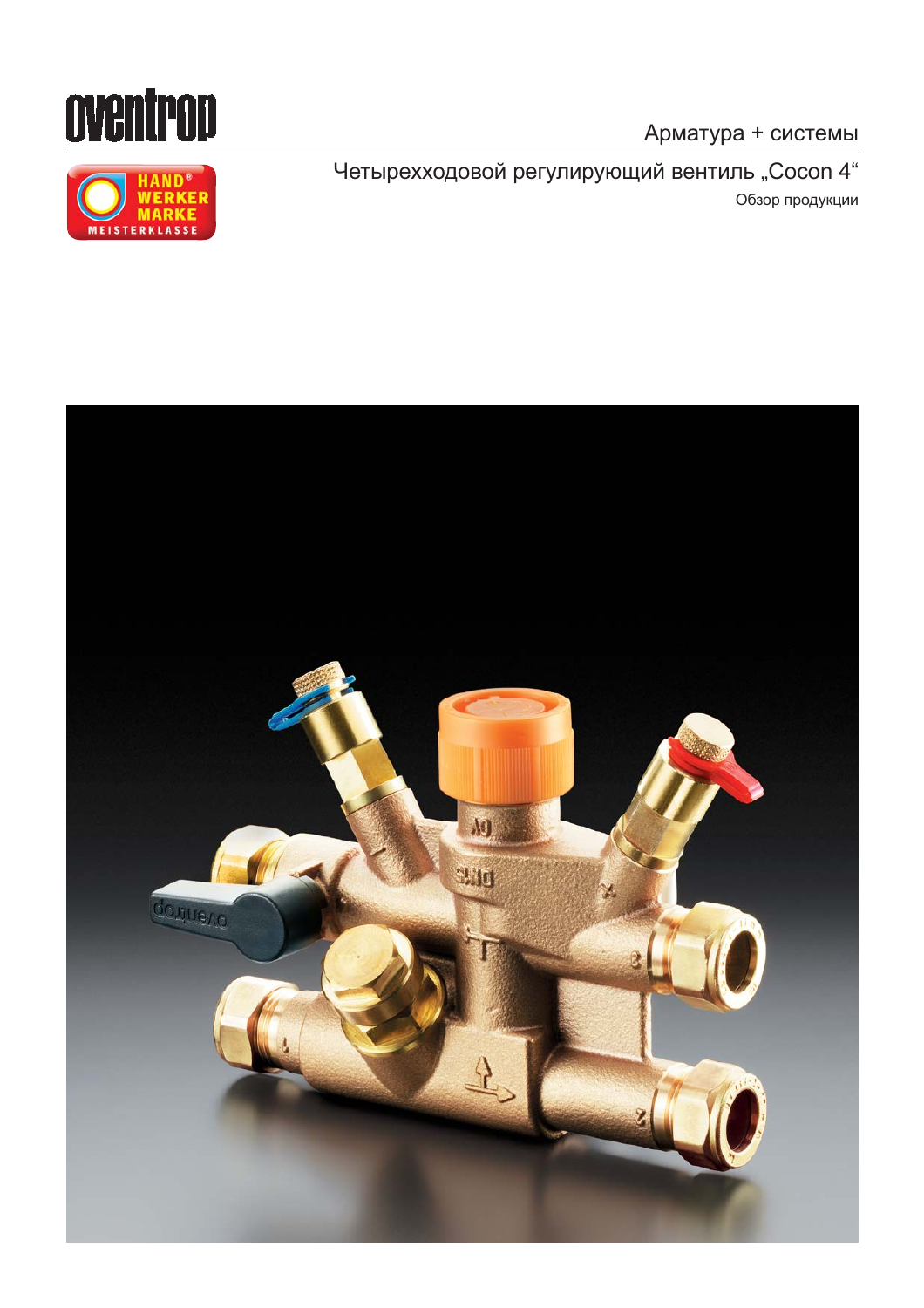### oventrop





Четырехходовой регулирующий вентиль "Сосоп 4" специально предназначен для использования в системах отопления и охлаждения. Вентиль регулирует Teмпературу помещения с помощью сервоприводов посредством изменения расхода во вторичном контуре (на потребителях, например: фанкойлах, потолочных панелях отопления/ нетов в истов и конвекторах). При этом расход в первичном контуре остается практически неизменным.

Предварительная установка расхода осуществляется с помощью скрытой, плавной, воспроизводимой преднастройки. Присоединив измерительный компьютер "OV-DMC 2" к измерительным вентилям можно непосредственно измерить расход.

Вторичный контур можно перекрыть. Систему можно опорожнить, заполнить, спустить воздух или прочистить с помощью инструмента для заполнения и опорожнения (заказывается отдельно).

Четырехходовой регулирующий вентиль "Сосоп 4" имеет корпус из бронзы и уплотнения из EPDM (этилен-пропилендиен-каучука) и РТFE (политетрафторэтилена). Верхняя часть из латуни, стойкой к выщелачиванию цинка, шпиндель вентиля из нержавеющей стали с двойным уплотнением.

Особое преимущество этого вентиля заключается в том, что он объединяет в себе несколько видов арматуры.

Другие преимущества:

- …<br>• возможность точного регулирования pacxoла
- возможность измерения перепада давления и температуры вторичного контура
- отключение и промывка
- **BTODINHOTO KOHTVDA**
- заполнение, опорожнение и спуск воздуха

Вентиль с резьбовым соединением M 30 x 1,5 может быть оснащен термоэлеэлектрическими или электромоторными сервоприводами для управления расходом байпаса.

Четырехходовой вентиль "Cocon 4" имеется с тремя различными значениями kvs:

- 0,45
- $-1,0$
- 1,8

Технические данные: макс. рабочее давление: 10 бар рабочая температура: - 10 до +120 °С макс. перепад давления: 1 бар рабочая среда: вода или антифриз на основе этилен/пропилен-гликоля (макс. содержание 50%), рН от 6,5 до 10

1 Четырехходовой регулирующий вентиль "Cocon 4" с измерительной техникой "classic", HP G1/2" с присоединительным набором со стяжным кольцом 15 мм, с обеих сторон встроенные измерительные ниппели и термоэлектрический сервопривод.

**2** Четырехходовой регулирующий вентиль "Сосоп 4"с измерительной техникой "есо"-, с обеих сторон измерительные/спускные вентили, НР G 3/4" - для универсального присоединения трубы.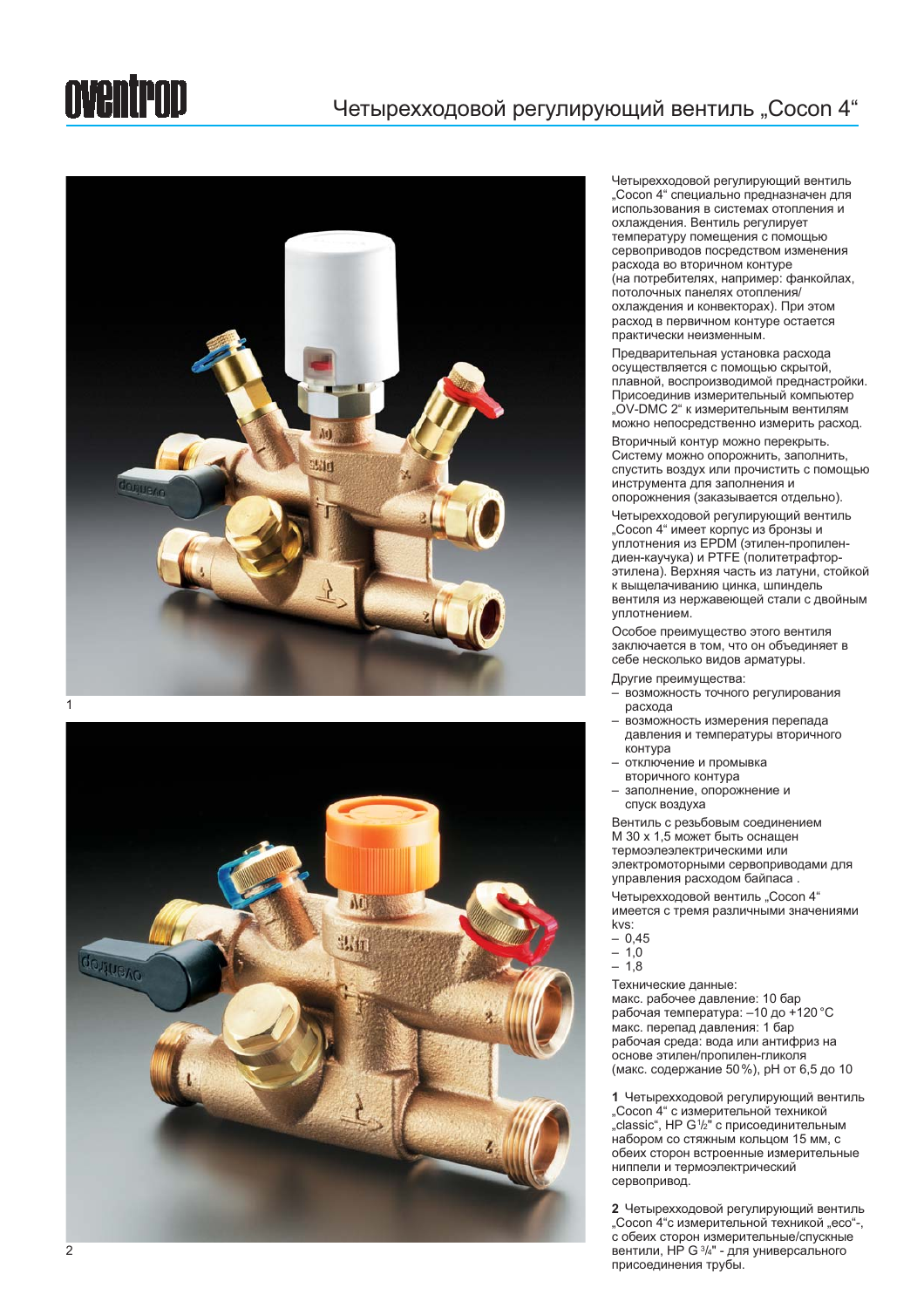## oventrop

#### Область применения



1 Потолочные панели с арматурной группой, состоящей из четырехходовых регулирующих вентилей "Cocon 4" для контуров отопления и охлаждения с термоэлектрическими приводами.

**2** Деталь потолочной панели с арматурной группой, состоящей из четырехходовых регулирующих вентилей "Cocon 4" и электромоторных сервоприводов (пропорциональных, 0–10 В).

**3** Конвектор с арматурной группой, состоящей из одного четырехходового регулирующего вентиля "Cocon 4" и термоэлектрического сервопривода.

Для сравнения:

**4** Пример установки The man yord room шести типов арматуры.

5 Пример установки

Регулирование системы только одним четырехходовым регулирующим вентилем "Cocon 4".